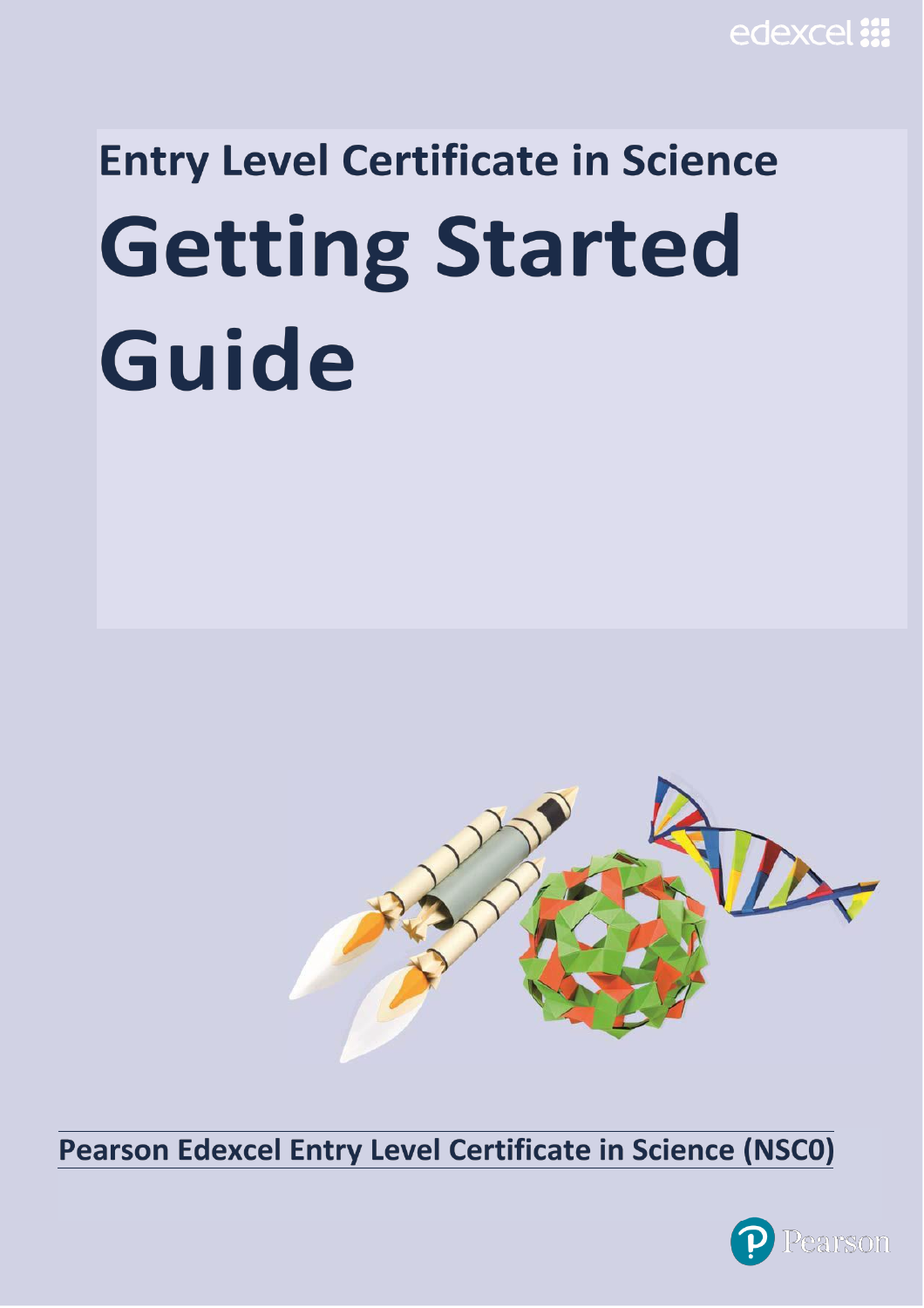# **Getting Started: Entry Level Certificate**

# **Contents**

| 1. Introduction                                                     | 1              |
|---------------------------------------------------------------------|----------------|
| 2. What's changed?                                                  | 2              |
| 2.1 What are the changes to the Entry Level Certificate in Science? | $\overline{2}$ |
| 2.2 Changes to the specification                                    | 2              |
| Specification overview                                              | 2              |
| Changes to specification content                                    | 3              |
| Changes to assessment                                               | 3              |
| 3. Planning                                                         | 4              |
| 3.1 Planning and Delivery models                                    | $\overline{4}$ |
| Identifying Entry Level Certificate students                        | $\overline{4}$ |
| Delivering ELC alongside GCSE (9-1) Combined Science                | $\overline{4}$ |
| 3.3 Suggested resources                                             | 4              |
| Schemes of work                                                     | 4              |
| Course planners                                                     | 5              |
| 4. Content guidance                                                 | 6              |
| 4.1 Edexcel Certificate in Science                                  | 6              |
| 4.3 Edexcel Certificate in Further Science                          | 6              |
| 5. Assessment guidance                                              | 8              |
| 5.1 Assessment overview                                             | 8              |
| The Entry Level Certificate in Science                              | 8              |
|                                                                     | 8              |
| The Entry Level Certificate in Further Science                      | 8              |
|                                                                     | 8              |
| Extra information for each test                                     | 9              |
| 5.2 Question styles                                                 | 9              |
| 5.3 Assessing practical skills                                      | 9              |
| Practical types of questions                                        | 9              |
| 5.4 Availability of papers and mark schemes                         | 10             |
| 6. Administering the tests                                          | 10             |
| 6.1 Marking and moderation                                          | 11             |
| Marking the tests                                                   | 11             |
| Moderation                                                          | 11             |
| Level of achievement                                                | 12             |
| 7. Entries and fees                                                 | 13             |
| 8. Frequently asked questions                                       | 14             |
|                                                                     | 15             |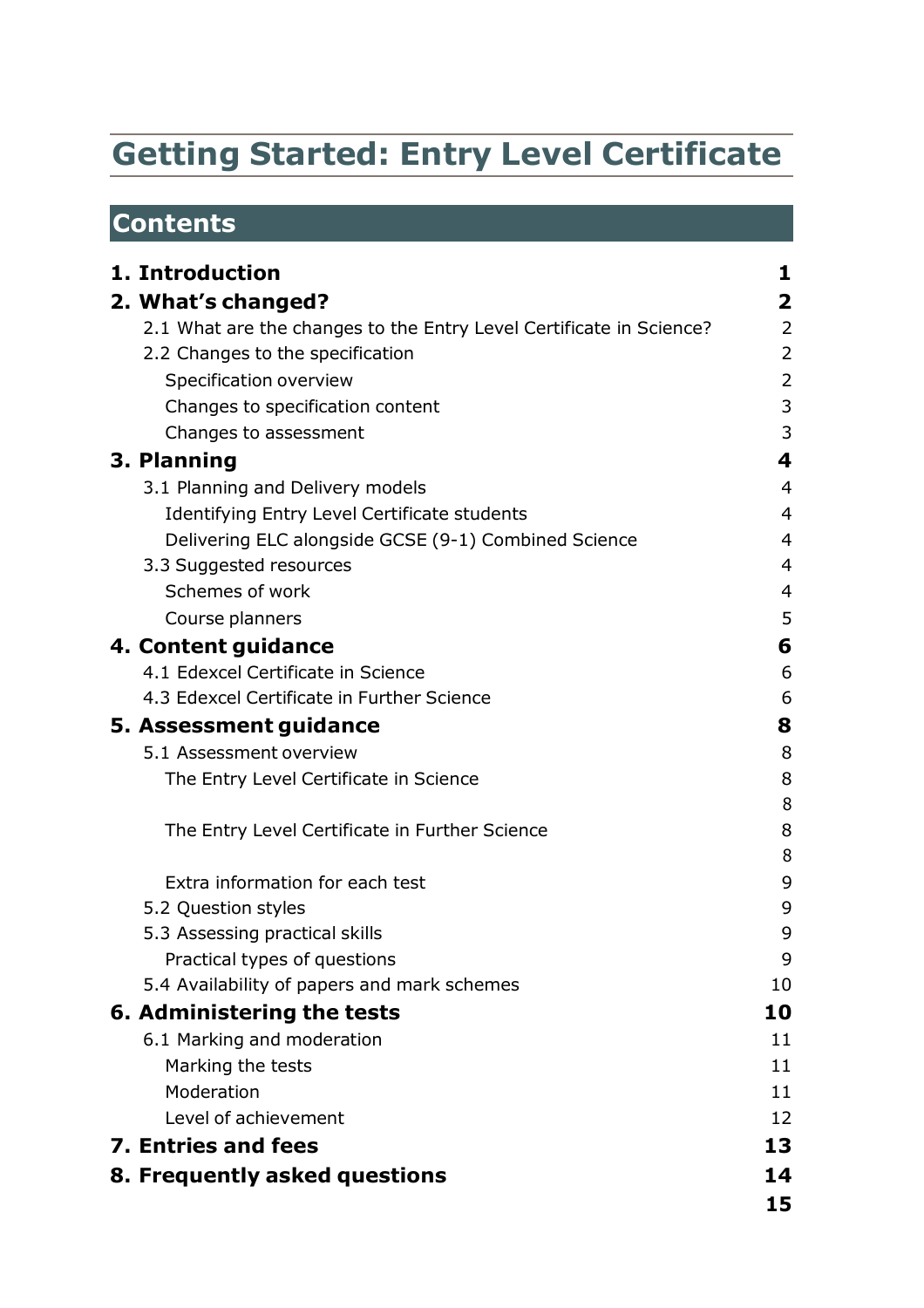# <span id="page-2-0"></span>**1. Introduction**

This Getting Started guide provides an overview of the new Entry Level in Science and Further Science specifications, to help you get to grips with the changes to content and assessment, and to help you understand what these mean for you and your students.

We've listened to feedback from all parts of the science community and taken this redevelopment as an opportunity to redesign the Entry Level Certificate so it complements GCSE Science (9-1) by closely matching the programme of study. The Certificate provides a progression route to GCSE but also supports advancement in science by cementing core understanding and maximising engagement with the subject.

The Entry Level Certificate qualifications are designed to be taught in small steps, to meet students' individual learning styles and each unit is only assessed when you decide that your students are ready.

## **Co-teachability with GCSE Combined Science**

Key aspects of the GCSE Combined Science qualification are reflected in the Entry Level Certificate to help with co-teachability. The careful selection of appropriate subject content and the alignment of topics within the two qualifications ensures learners can retain the option to attempt the GCSE examinations should they progress well through the Entry Level course. Equally, students who have followed the GCSE Combined Science course will have the option to sit the Entry Level Certificate tests.

There is a lot of support to help you plan and implement the ELC specification, including course planners and schemes of work showing how GCSE and Entry level map together. These can be found on our Entry Level Science [website](https://qualifications.pearson.com/en/qualifications/edexcel-entry-level-certificate/science-2016.html) [pages.](https://qualifications.pearson.com/en/qualifications/edexcel-entry-level-certificate/science-2016.html)

#### **Assessments designed to encourage progression to GCSE**

The Entry Level Certificate in Science and Further Science assessments prepare students for GCSE by drawing on the same key elements of assessment whilst retaining the flavour of Entry Level assessments that are more structured and can be taken at any time during the course. The smaller units, the speedier school based marking of the assessments and the flexibility of when the tests are taken are all designed to give students a clear picture of their progress and the encouragement that can be drawn from this.

Sample assessment materials can be found on our Entry Level Science [webpages.](https://qualifications.pearson.com/en/qualifications/edexcel-entry-level-certificate/science-2016.coursematerials.html#filterQuery%3Dcategory%3APearson-UK%3ACategory%2FSpecification-and-sample-assessments)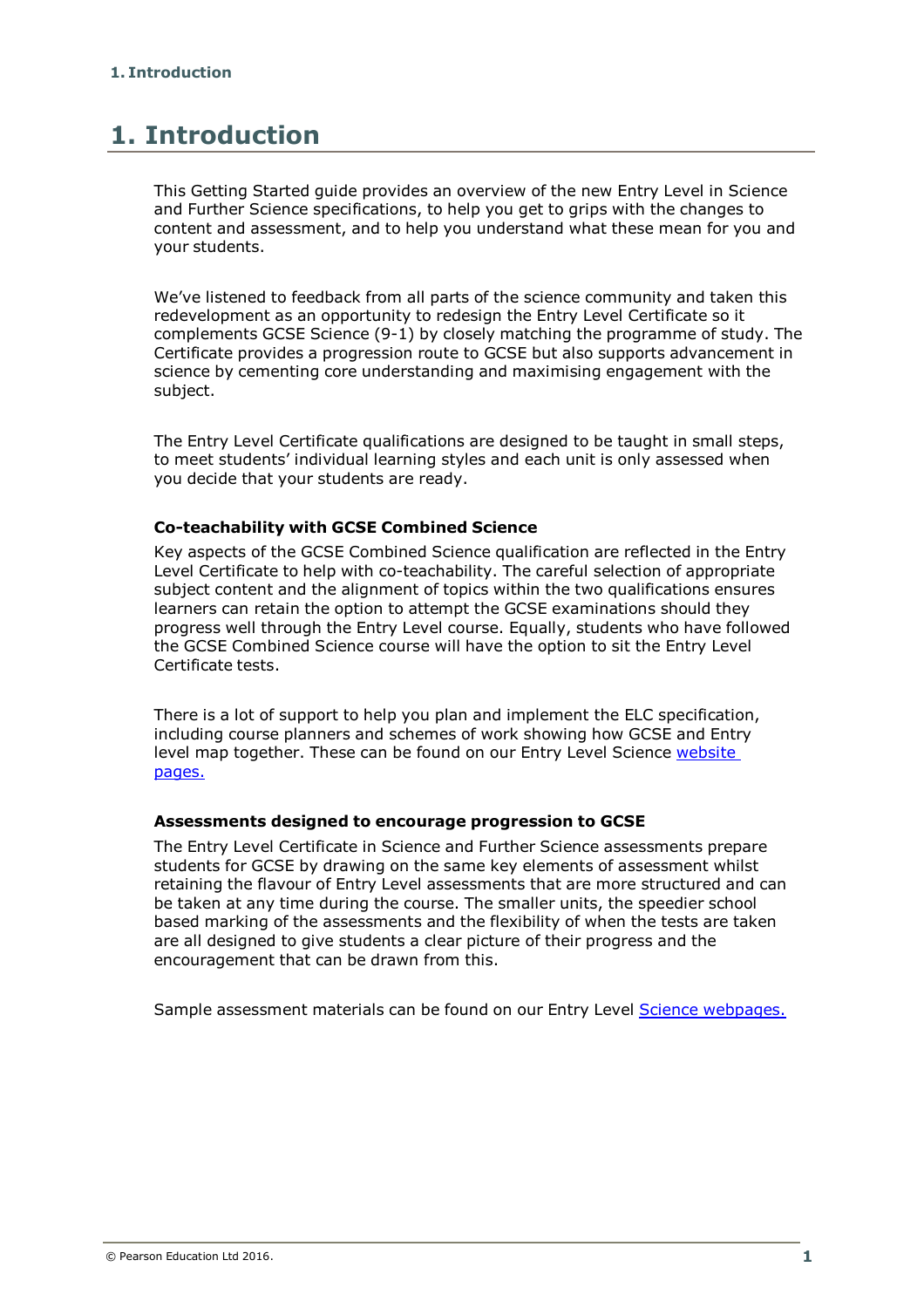# <span id="page-3-0"></span>**2. What's changed?**

# <span id="page-3-1"></span>**2.1 What are the changes to the Entry Level Certificate in Science?**

Following the redevelopment of GCSE Science for 2016, the Entry Level Certificate has been redeveloped to align with new content and support progression within Science.

The Entry Level qualification in Science is now made up of two qualifications:

- The Entry Level Certificate in Science
- The Entry Level Certificate in Further Science

The new certificates in Science and Further Science are each made up of 6 units, each with a test. There are no assignments like the 2013 ELC and practical skills are assessed in the unit tests in the same style as GCSE (9-1).

# <span id="page-3-3"></span><span id="page-3-2"></span>**2.2 Changes to the specification**

# **Specification overview**

The new Entry Level Certificates in Science and Further Science are designed to sit alongside GCSE (9-1) Combined Science, both being based on the key stage 4 programme of study.

The content covered in each GCSE (9-1) Combined Science foundation tier paper has been split into two parts for the Entry Level Certificate(s). Each of these parts makes up a new assessment paper for the Entry Level Certificate(s) as shown in the table below.

| <b>GCSE Combined</b><br><b>Science</b> | <b>ELC Science tests</b>                          | <b>ELC Further Science</b><br>tests            |
|----------------------------------------|---------------------------------------------------|------------------------------------------------|
| <b>B1</b>                              | Paper 1: Biology 1A<br>Paper 2: Biology 1B        |                                                |
| C1                                     | Paper 3: Chemistry 1A<br>Paper 4:<br>Chemistry 1B |                                                |
| P <sub>1</sub>                         | Paper 5: Physics 1A<br>Paper 6: Physics 1B        |                                                |
| <b>B2</b>                              |                                                   | Paper 1: Biology 2A<br>Paper 2<br>Biology 2B   |
| C <sub>2</sub>                         |                                                   | Paper 3: Chemistry 2A<br>Paper 4: Chemistry 2B |
| P <sub>2</sub>                         |                                                   | Paper 5: Physics 1A                            |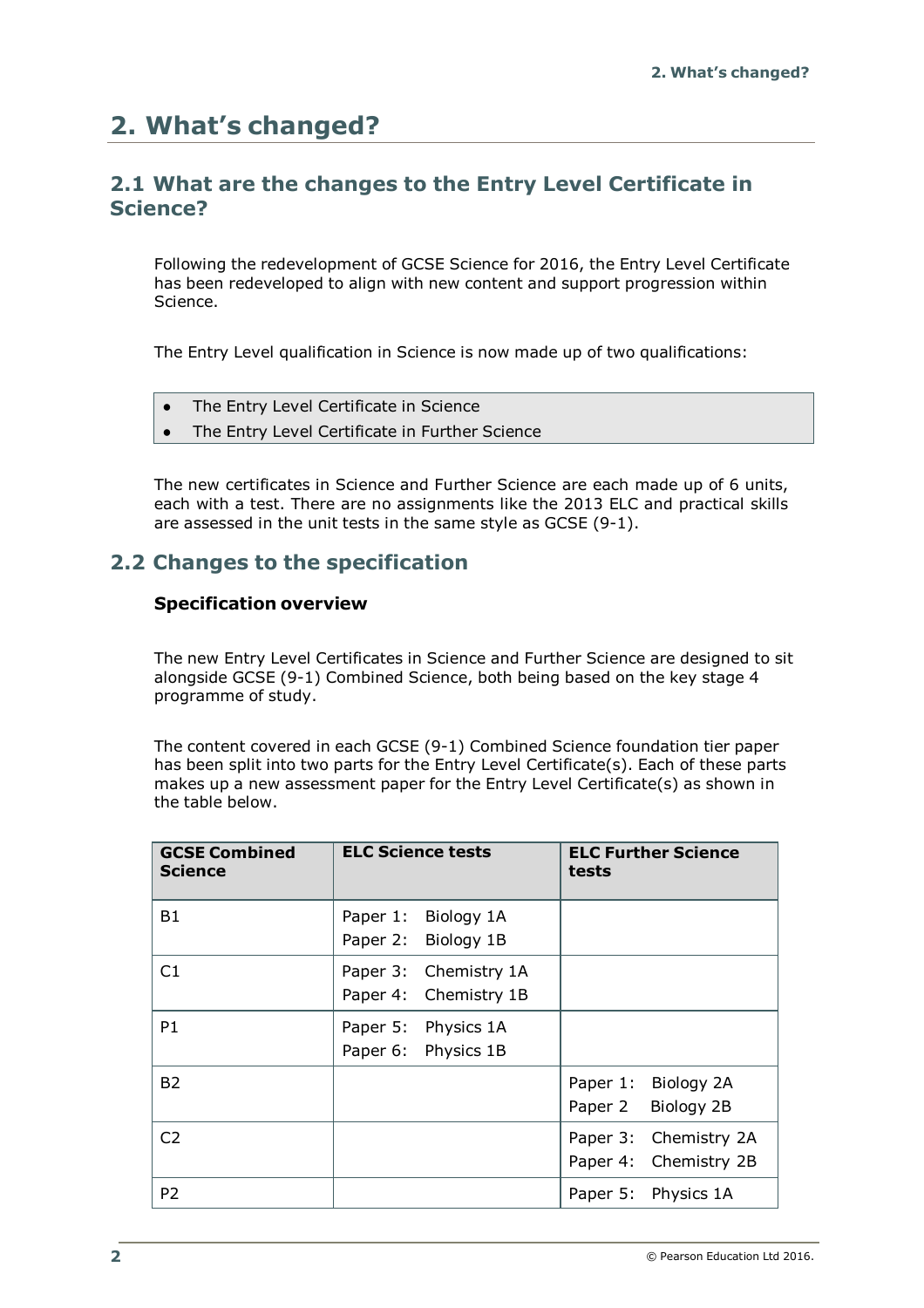|--|

# <span id="page-4-0"></span>**Changes to specification content**

The specification content of the new Entry Level Certificate in Science and Further Science has been amended from the existing Entry Level Certificate in Science. We have aligned the content more closely with the GCSE (9-1) Combined Science foundation level and carefully selected content that is appropriate for learners at Entry Level.

The ELC specifications have been designed to cover the full key stage 4 programme of study rather than selecting elements of it as with the 2013 Entry Level Certificate.

Please see section 4 'content guidance' for further details.

# <span id="page-4-1"></span>**Changes to assessment**

We have designed our assessments so they are fit for purpose for learners not yet ready for GCSE.

Each unit has an externally set test. The tests can be taken when learners are ready, whether this is at the end of each unit, end of term, or end of year with our Certificate and Further Certificate qualifications. This will allow you to build-up evidence in a modular way over the duration of the course.

The assessment papers now more closely resemble the style of the GCSE (9-1) Combined Science papers. As with GCSE, we have worked with language experts to ensure the readability and clarity of our assessments, allowing learners to demonstrate their understanding. Types of questions include multiple choice, short structured answers, and scaffolded free responses to guide students through the paper and allow them to focus on the science. There are no 6 mark 'extended open response' questions and each paper consists of 25 marks.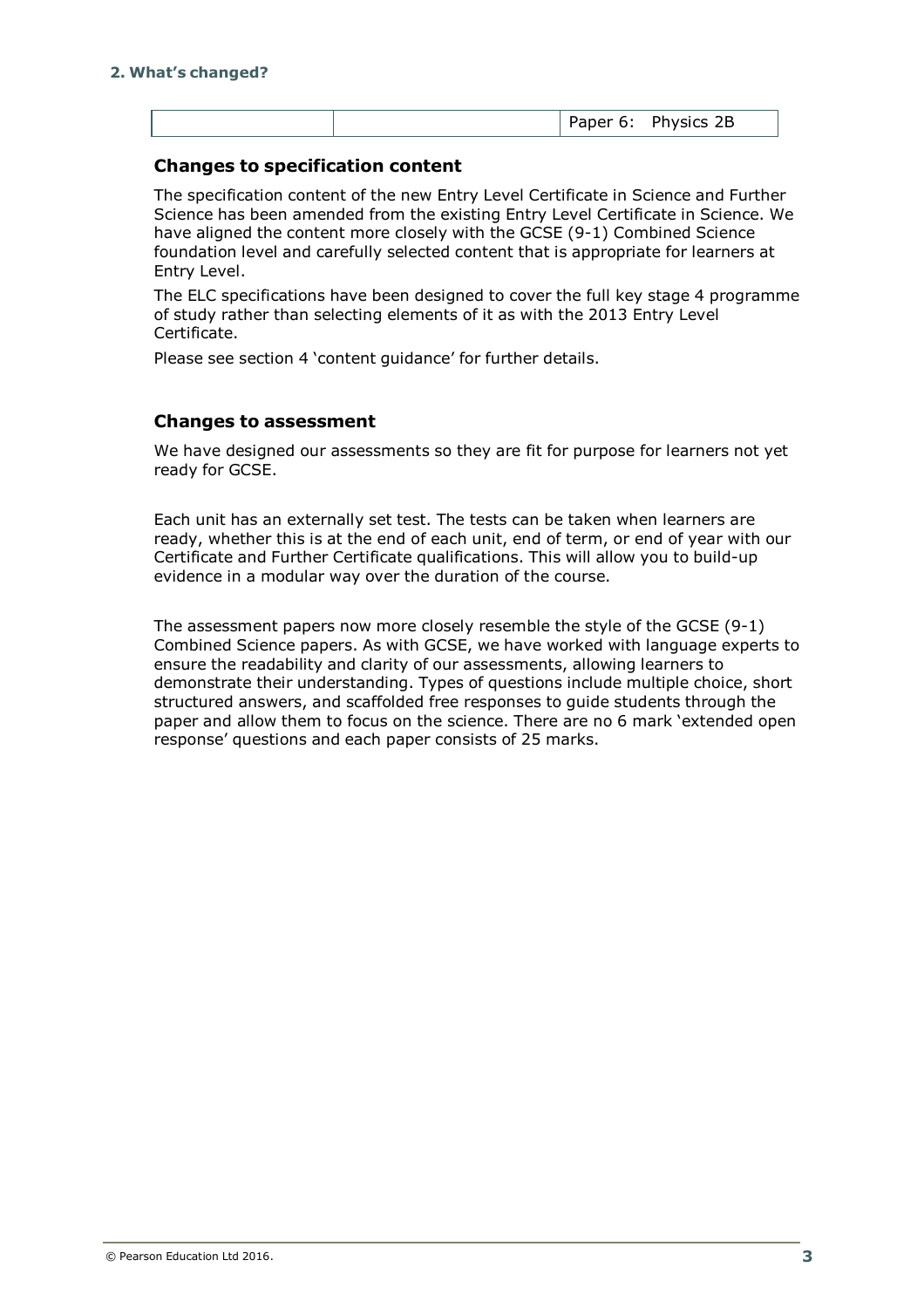# <span id="page-5-0"></span>**3. Planning**

# <span id="page-5-2"></span><span id="page-5-1"></span>**3.1 Planning and Delivery models**

# **Identifying Entry Level Certificate students**

The Entry Level Certificates are a suitable choice for students who may find the GCSE (9-1) Combined Science course challenging.

The course will enable Low Attainers to acquire a body of basic scientific knowledge and understanding; to acquire a wider knowledge and understanding of some of the important applications of science to their lives and the world they live in. Covering the Key stage 4 programme of study, the course will provide a progression route to GCSE Combined Science.

# <span id="page-5-3"></span>**Delivering ELC alongside GCSE (9-1) Combined Science**

We have designed our schemes of work and course planners to focus on teaching the Edexcel GCSE (9-1) Combined Science foundation tier to students who face significant barriers in engagement, literacy and recall. In addition, the schemes of work prepare students to take assessments in the Entry Level Certificates in Science and Further Science.

There are many ways to structure your course and we recognise the need for flexibility. For example, courses may be taught over different years and accommodating different amounts of teaching time. We have covered a few routes through the free schemes of work and course planners available on our website to download.

Options you may consider include:

- Identifying your lower attainers and only teaching the Entry Level Certificate in Science and/or Further Science
- Teaching all students GCSE Science foundation tier content and either extending GCSE learning or consolidating/recapping and taking the ELC assessments. This is otherwise known as a spiral curriculum.
- Teaching all students GCSE Science foundation tier and integrating the ELC assessments at the end of each topic

# <span id="page-5-5"></span><span id="page-5-4"></span>**3.3 Suggested resources**

#### **Schemes of work**

Our schemes of work will show how students can cover elements of GCSE (9-1) Combined Science as well as the Entry Level Certificates in Science and Further Science. Students will have the option in Year 11 to either consolidate the Entry Level Certificate and take their final assessments for these, or strengthen and extend GCSE knowledge to enter for the GCSE (9-1) Combined Science qualification.

You could also use the Entry Level Science content in the schemes of work independently of the GCSE if you are not planning to enter a group of students for GCSE (9-1) Combined Science.

There are two different types of schemes on our website: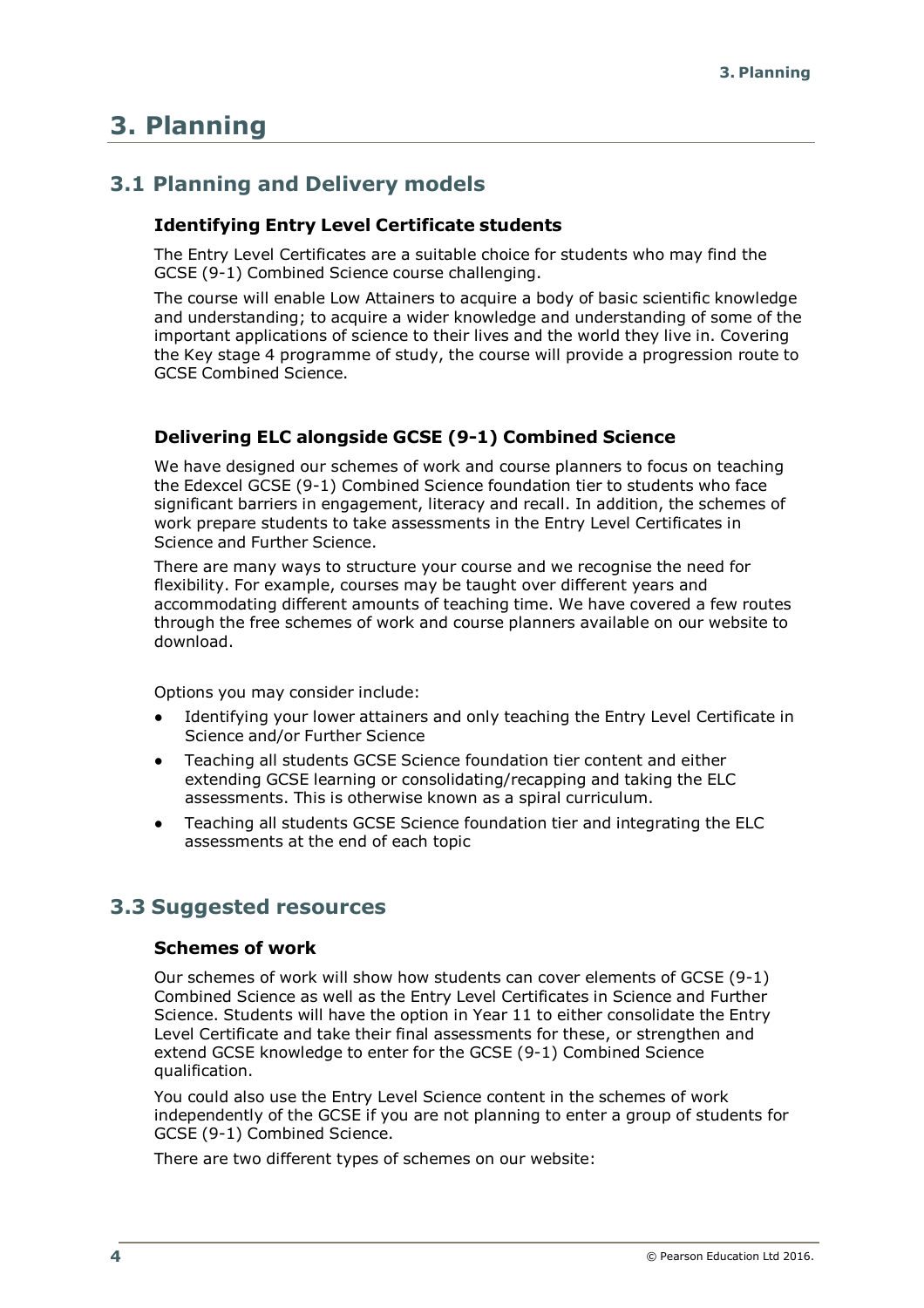## **Scheme of work 1**

This Scheme of work assumes that students will spend around 4 hours of teaching time on each topic and will in the first year take the Entry Level Certificate assessments at regular points.

#### **Scheme of work 2**

This scheme of work assumes students will spend around 2 hours of teaching time on each topic. Students will complete all the topics by the end of Year 10. Year 11 is then spent covering the topics a second time with the option of focusing on either Entry Level Certificate or GCSE Combined Science skills and knowledge. (spiral)

# <span id="page-6-0"></span>**Course planners**

We are aware that Science teaching time varies widely between schools. In producing our course planners, we have consulted with many schools on the teaching time allocated to Science. This information has been used to calculate the average number of hours of teaching available to students studying GCSE (9-1) Combined Science or other Key Stage 4 courses, such as the Entry Level Certificates.

The table below shows the approximate number of teaching hours on which our course planners are based for GCSE (9-1) Combined Science, as well as the ELC in Science and Further Science.

|                                                                                       | 3 year    | $2.5$ year | 2 year           | 1 year          |
|---------------------------------------------------------------------------------------|-----------|------------|------------------|-----------------|
| GCSE (9-1)<br><b>Combined</b><br><b>Science</b>                                       | 416 hours | 340 hours  | 260 hours        | <b>NA</b>       |
| <b>Entry Level</b><br><b>Certificate in</b><br><b>Science</b>                         |           |            |                  | 60-120<br>hours |
| <b>Entry Level</b><br><b>Certificate in</b><br><b>Science &amp;</b><br><b>Further</b> |           |            | 120-240<br>hours |                 |

In a school where GCSE (9-1) Combined Science foundation tier is taught over 2 years, integrating the delivery of the Entry Level Certificate in Science and Further Science, your model may look like this:

| Year | <b>Number of teaching</b> | Number of      | <b>Total number of</b> |
|------|---------------------------|----------------|------------------------|
|      | hours per week            | teaching weeks | hours per year         |
| 10   |                           | 39             | 156                    |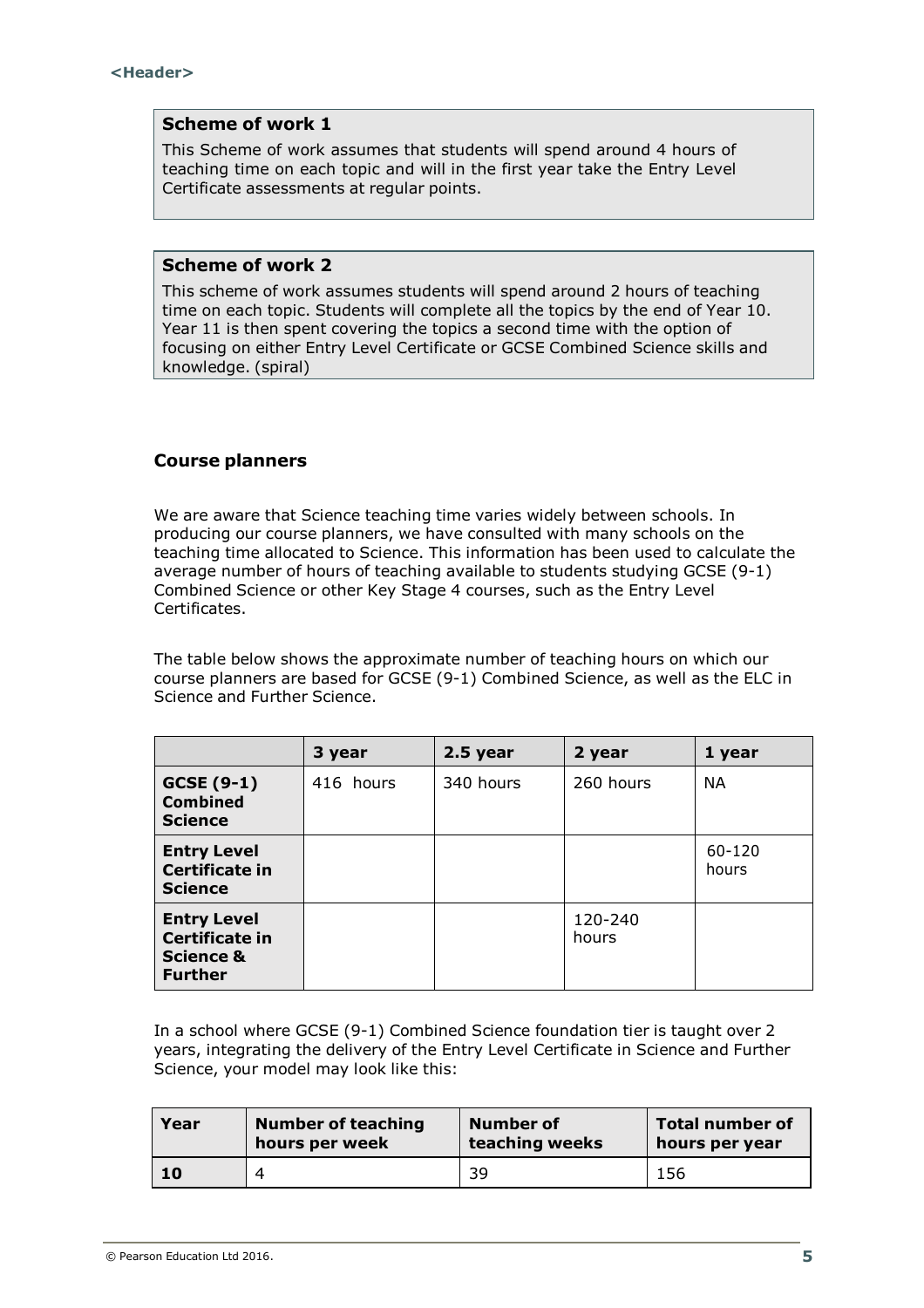|                                                                                                                                               | 4 | 27 (to allow for<br>revision and GCSE<br>exams or, retake of<br>the ELC tests) | 108 |
|-----------------------------------------------------------------------------------------------------------------------------------------------|---|--------------------------------------------------------------------------------|-----|
| Total number of hours to deliver Combined Science<br>foundation tier and/or Entry Level Certificates in Science and<br><b>Further Science</b> |   |                                                                                | 264 |

If you are a school where you are only teaching the Entry Level Certificates, your model may look similar.

# <span id="page-7-0"></span>**4.Content guidance**

# <span id="page-7-1"></span>**4.1 Edexcel Certificate in Science**

Overview of topics that make up the ELC in Science:

| Edexcel Certificate in Science |                                               |  |
|--------------------------------|-----------------------------------------------|--|
| Paper 1: Biology 1A            | Cells, genetics, inheritance and modification |  |
| Paper 2: Biology 1B            | Health, disease and the development of        |  |
| Paper 3: Chemistry 1A          | Atoms, compounds and States of Matter         |  |
| Paper 4: Chemistry 1B          | Separating mixtures, Breaking down substances |  |
| Paper 5: Physics 1A            | Forces, movement and energy                   |  |
| Paper 6: Physics 1B            | Waves and radiation                           |  |

# <span id="page-7-2"></span>**4.3 Edexcel Certificate in Further Science**

Overview of topics that make up the ELC in Further Science:

| Edexcel Certificate in Further Science |                                                            |  |
|----------------------------------------|------------------------------------------------------------|--|
| Paper 1: Biology 2A                    | Plants and ecosystems                                      |  |
| Paper 2: Biology 2B                    | Human biology                                              |  |
| Paper 3: Chemistry 2A                  | Chemical reactions: patterns, energy and rates of reaction |  |
| Paper 4: Chemistry 2B                  | Chemistry in our world: fuels and the earth's atmosphere   |  |
| Paper 5: Physics 2A                    | Electricity and magnets                                    |  |
| Paper 6: Physics 2B                    | Energy and particles                                       |  |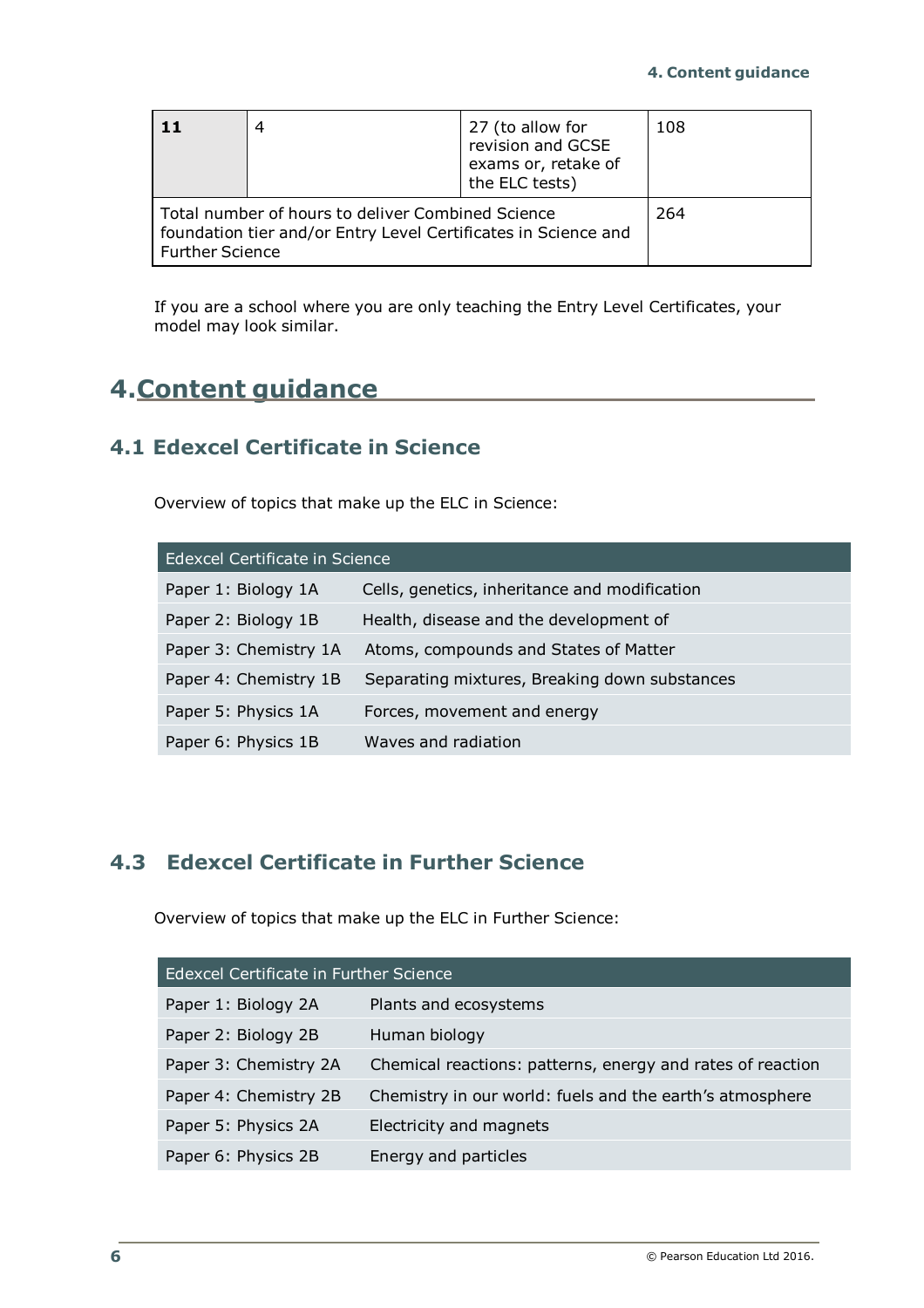# <span id="page-8-0"></span>**5. Assessment guidance**

The GCSE assessment objectives have also been used for the Entry Level Certificate in Science and Further Science.

| <b>Assessment Objectives and weightings</b> |                                                                                                       | % in Entry Level<br><b>Certificate</b> |
|---------------------------------------------|-------------------------------------------------------------------------------------------------------|----------------------------------------|
| AO1                                         | Demonstrate knowledge and understanding of scientific<br>ideas, scientific techniques and procedures. | 45%                                    |
| AO <sub>2</sub>                             | Apply knowledge and understanding of scientific ideas,<br>enquiry, techniques and procedures.         | 40%                                    |
| AO3                                         | Analyse, interpret and evaluate evidence, draw<br>conclusions, develop experimental procedures.       | 15%                                    |

# <span id="page-8-2"></span><span id="page-8-1"></span>**5.1 Assessment overview**

# **The Entry Level Certificate in Science**



# <span id="page-8-3"></span>**The Entry Level Certificate in Further Science**

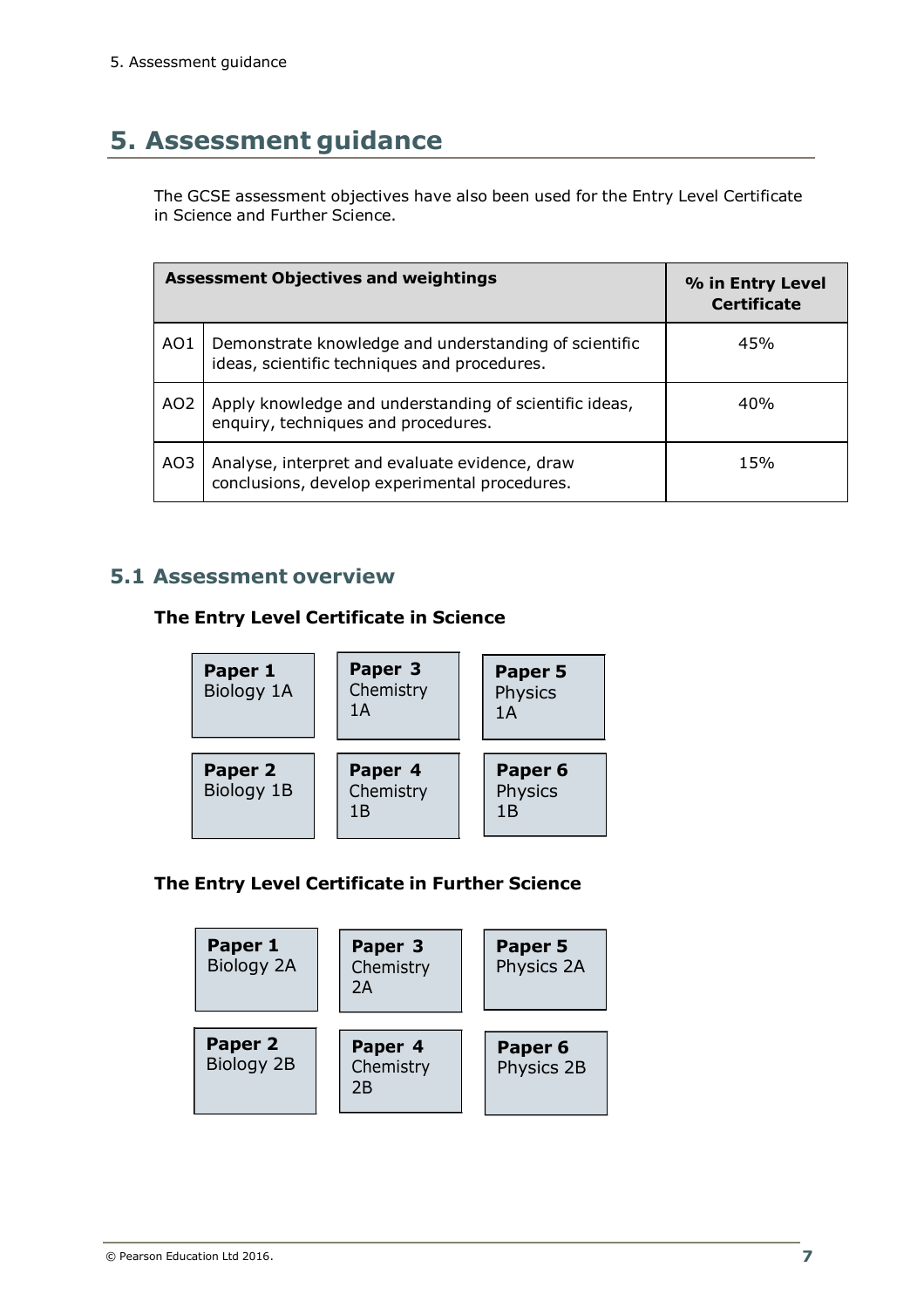# <span id="page-9-0"></span>**Extra information for each test**

- Externally-set tests, administered and marked by the centre and moderated by Pearson. There is no set time for when each test is completed or how long the student takes to complete each test.
- 25 marks for each test, where each test is 16.67% of the qualification
- Students should answer all questions.
- Calculators may be used in the test.
- The test will include questions that target maths, at the level of Key Stage 3 maths.

# <span id="page-9-1"></span>**5.2 Question styles**

Like our GCSE Science papers, our assessments are made up of a range of question styles. These include:

- Single word response
- Multiple-choice questions
- Word boxes in various forms, such as three to six words in a box, words to be used once only and all words used
- Simple perspective drawings and diagrams
- Simple arithmetic
- Word boxes in various forms, four to six words in a box, words to be used once, more than once or not at all
- Simple free response
- Draw graphs, pie or bar charts using data provided
- Interpret simple pie and bar charts, tables and histograms, and extract data from simple data tables
- Recognise trends/patterns in simple data tables and line graphs
- Draw conclusions from experimental results provided

# <span id="page-9-2"></span>**5.3 Assessing practical skills**

One of the drivers when developing the new specifications was the removal of core practicals or compulsory practical work. In each test paper there are now 5 marks which are in some way more practically based and linked to the content of the unit.

Students may be given a full description of an investigation which stems from the specification statement and asked to comment on the results/draw conclusions or the question is based on material they will inevitably have seen or experienced as a topic is taught, for example, at EL1 they might be asked to name a piece of equipment.

# <span id="page-9-3"></span>**Practical types of questions**

Practical questions make up approximately 5 marks on a paper.

- Plan an experiment
- Identify equipment needed for a specific purpose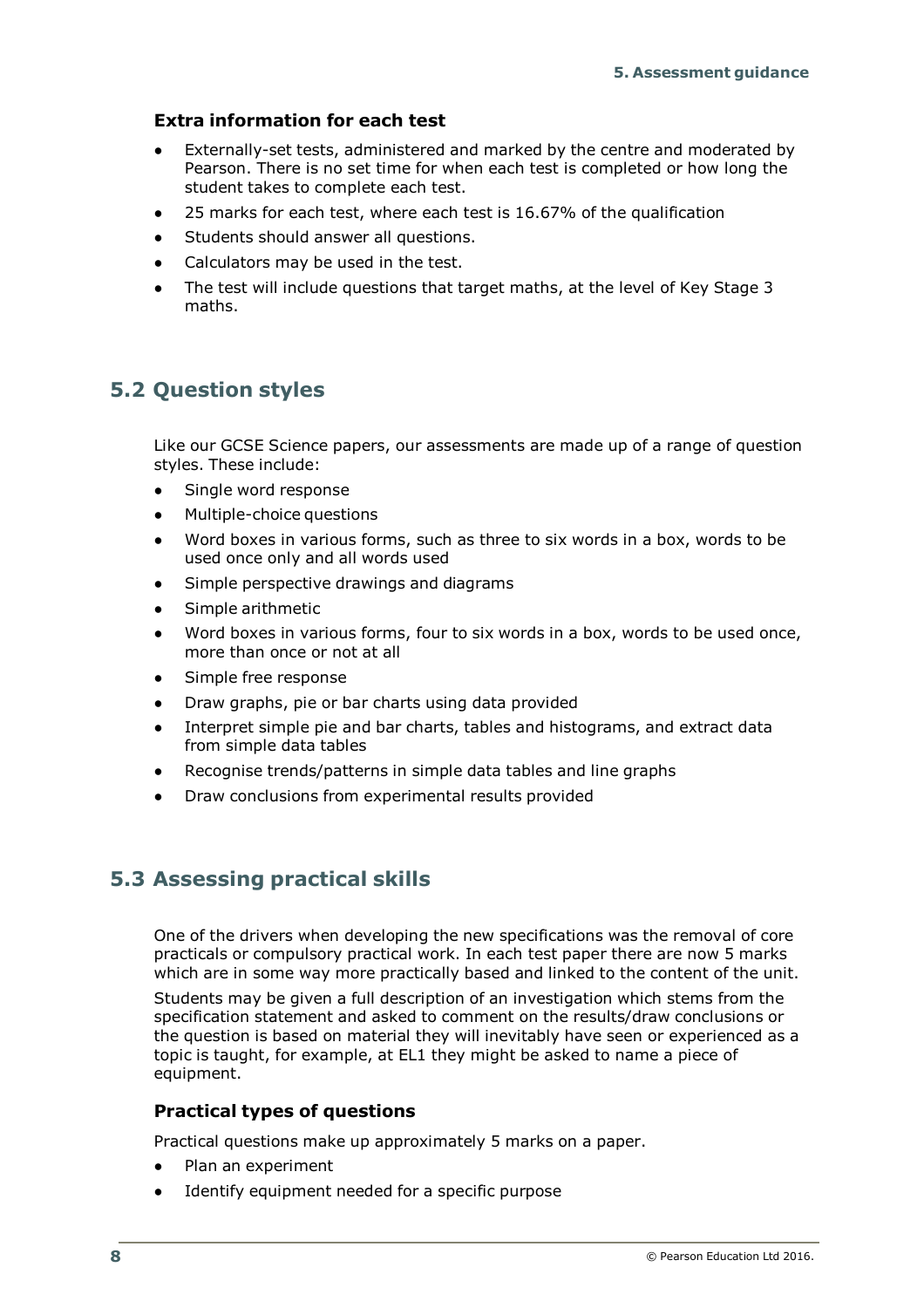- State what would be observed in given practical situations, e.g. describe what happens when carbon dioxide passes through limewater
- Describe how to carry out simple scientific tests from the spec content, e.g. test for carbon dioxide
- Suggest how an experiment may be improved (including fair test)

# <span id="page-10-0"></span>**5.4 Availability of papers and mark schemes**

Sample papers and mark schemes for ELC Science:

- Papers 2, 4 and 6 are available on the website.
- Papers 1, 3 and 5) will be published in October 2016.

Live papers and mark schemes for ELC Science:

- Papers 1, 3 and 5 will be published in October 2016.
- Papers 2, 4 and 6 will be published in February 2017.

The live materials outlined above will be valid for the lifetime of the qualification. Materials for ELC Further Science will be available for first teaching from September 2017.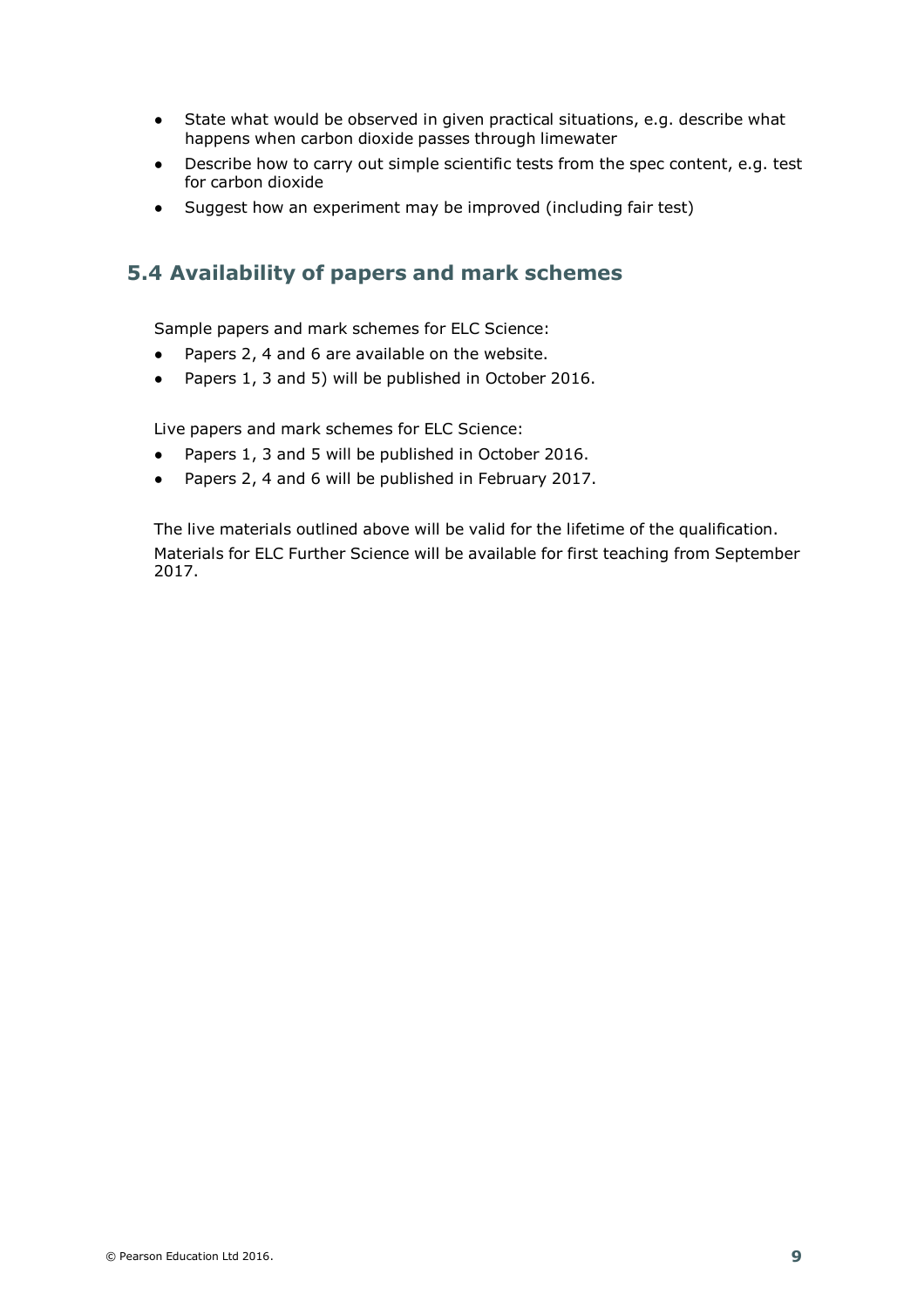# <span id="page-11-0"></span>**6.Administering the tests**

The tests are designed to be taken when your students are ready. Usually, this will be once you have finished teaching the relevant section of content from the specification.

When you are ready to administer the test, you can download a clean master copy of the test and mark scheme from the secure are of the website (quals.pearson.com/elc) and print then photocopy a paper for each of your students. If you download the tests in advance, they must be kept confidential and must be kept under secure conditions at all times. The tests and mark schemes will remain valid for the lifetime of the qualification.

Other points to be aware of:

- The test can be sat in normal classroom conditions but other examination procedures apply, regarding invigilation and safeguards against communication between students.
- There is no set time for when each test is completed or how long the student takes to complete each test.
- Students have the opportunity to retake the tests as many times as they like. However, no feedback or guidance on their original answers should be provided.
- There must be a gap of at least two weeks before they can retake the tests (each time it is retaken).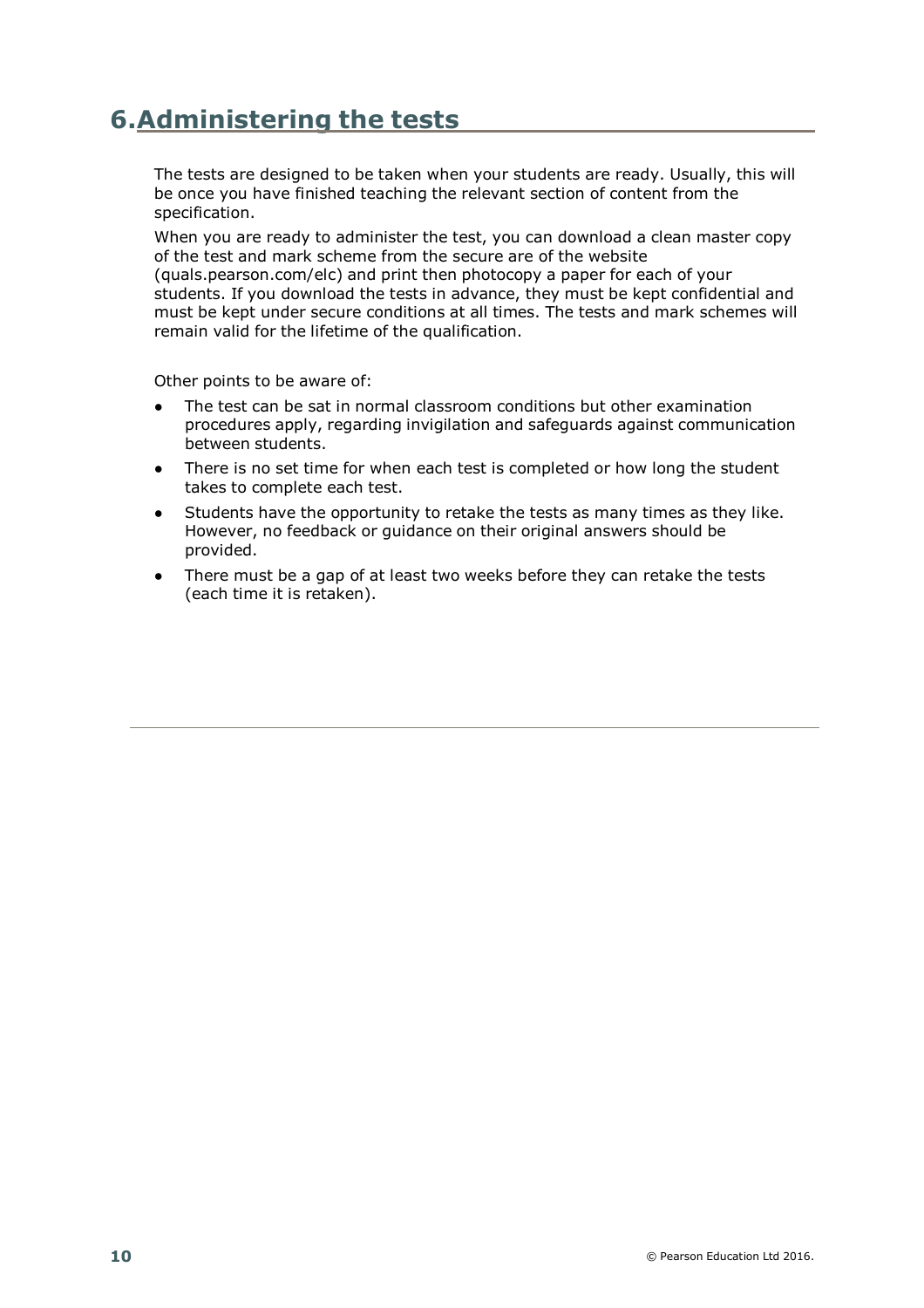# <span id="page-12-1"></span><span id="page-12-0"></span>**6.1 Marking and moderation**

# **Marking the tests**

Once your students have taken the test, you should mark it according to the published mark scheme. We would recommend that for each qualification (Science and Further Science), each student takes as many of the six tests as possible. However, students do not need to complete all tests for you to submit an entry for them.

You may want to consider the cumulative marks gained by each student and how this relates to the level they will be likely to achieve. See page 11 for more information on how the marks relate to the level of achievement.

# <span id="page-12-2"></span>**Moderation**

Once you are satisfied your students have sat a sufficient number of tests, you will need to submit their best score for each test using the assessment record and authentication sheet in Appendix 1 of the ELC specification. The example below is for a student who has taken the first 4 papers, but not sat the final two. If a student has taken a particular test more than once, only their best score needs to be filled in for this record sheet, not every attempt e.g. If a student took paper 1 three times, and achieved 10, 15, 19 as their marks, you would only put in the highest score.

| <b>Test</b>                                                                                | Mark<br>awarded |
|--------------------------------------------------------------------------------------------|-----------------|
| Paper 1: Biology 1A – Cells, genetics, inheritance and modification                        | 19<br>/25       |
| Paper 2: Biology 1B - Health, disease and the development of medicines                     | 14<br>/25       |
| Paper 3: Chemistry 1A - Atoms, compounds and states of matter                              | 20<br>/25       |
| Paper 4: Chemistry 1B - Separating mixtures, breaking down substances,<br>acids and metals | 15<br>'25       |
| Paper 5: Physics 1A - Forces, movement and energy                                          | /25             |
| Paper 6: Physics 1B - Waves and radiation                                                  | /25             |
| <b>Total marks</b>                                                                         | 68<br>/150      |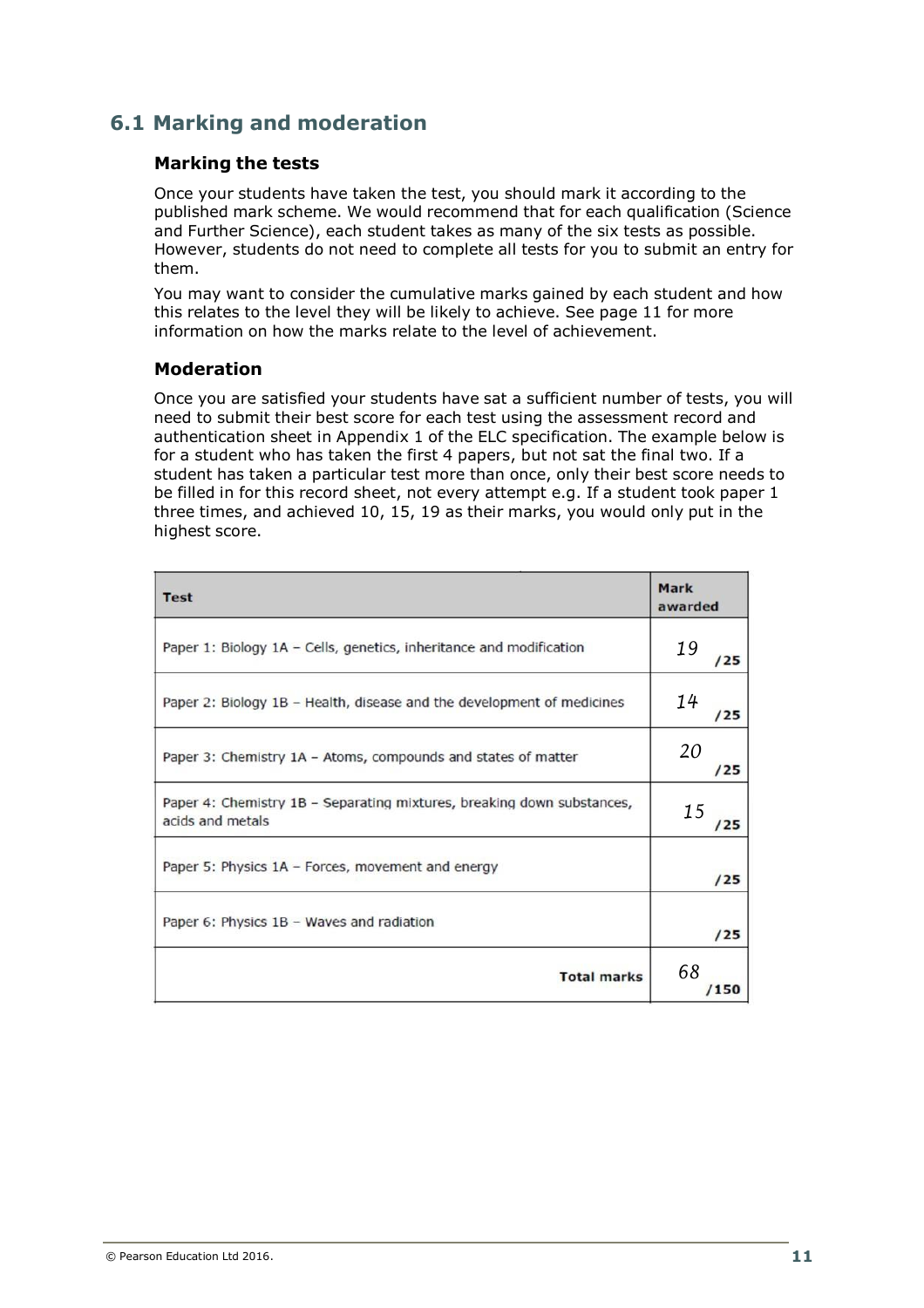These final marks on this form should be submitted to us for moderation by May in the year of certification. This means that all the tests that you would like to submit for your students need to be completed by this date.

Once we have received the forms for your students we will [request selected papers to be sent in to us for moderation. Moderation sample sizes vary depending on the cohort size but in cohorts of up to 100, the sample size will be 10 candidates or all candidates if the entry number is lower than 10.

# <span id="page-13-0"></span>**Level of achievement**

Marks for the externally set tests are combined to give a maximum mark of 150 as shown above. Your student's total mark out of 150 then gives you the level they have achieved as shown in the table below:

| Level         | Minimum total marks required |
|---------------|------------------------------|
| Fail          | Below 30                     |
| Entry Level 1 | 30/150                       |
| Entry Level 2 | 65/150                       |
| Entry Level 3 | 100/150                      |

The student above has achieved 68/150, and so would be looking at Entry Level 2.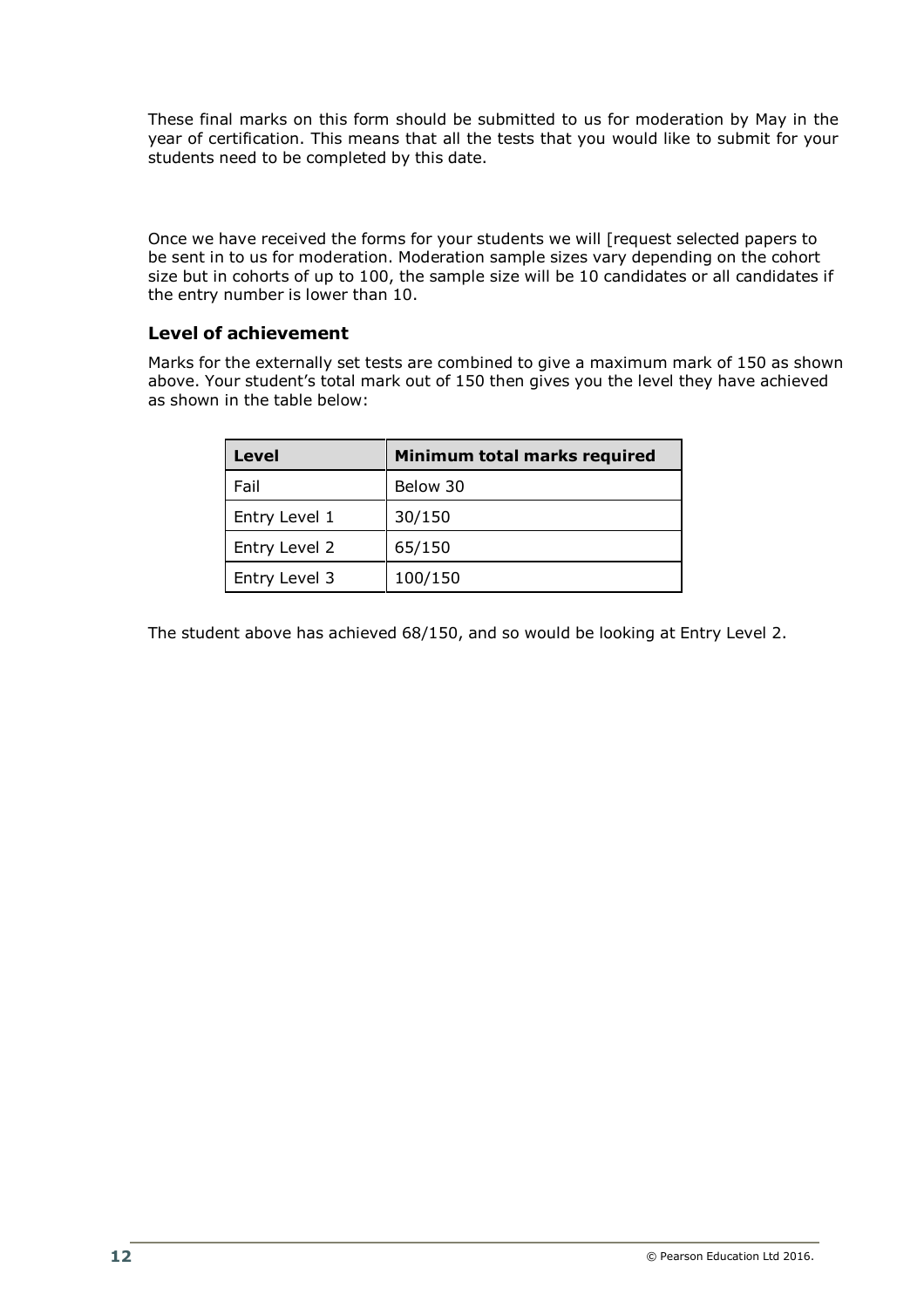# <span id="page-14-0"></span>**7. Entries and fees**

The ELC in Science and ELC in Further Science are two separate qualifications with separate entry codes, and fees.

The entry codes for both these qualifications are below:

|                                                                                                                                                                                                                                                                                                                                                                                                                                          | <b>ELC Science</b>                   | <b>ELC Further Science</b>                           |
|------------------------------------------------------------------------------------------------------------------------------------------------------------------------------------------------------------------------------------------------------------------------------------------------------------------------------------------------------------------------------------------------------------------------------------------|--------------------------------------|------------------------------------------------------|
| <b>Regulated Qualification</b><br>Framework (RQF) code                                                                                                                                                                                                                                                                                                                                                                                   | The QN for this<br>qualification is: | QN.<br>this.<br>The<br>for -<br>qualification<br>is: |
| Each qualification title is allocated an<br><b>Ofqual Regulated Qualifications</b><br>Framework (RQF) code. The RQF code<br>is known as a Qualification Number<br>(QN). This is the code that features in<br>the DfE Section 96 and on the LARA<br>as being eligible for 16-18 and 19+<br>funding, and is to be used for all<br>qualification funding purposes. The QN<br>will appear on students' final<br>certification documentation. | 603/0396/7                           | 603/0993/3                                           |
| <b>Subject code</b>                                                                                                                                                                                                                                                                                                                                                                                                                      | Entry Level - NSC0                   | Entry Level Further                                  |
| The subject code is used by centres to<br>enter students for a qualification.<br>Centres will need to use the entry<br>codes only when claiming students'<br>qualifications                                                                                                                                                                                                                                                              |                                      | Science - NSF0                                       |

Entry fees and registration deadlines for these qualifications can be found in our General Qualifications UK fees document which is available on our website.

Details of how to enter students for the examinations for this qualification can be found in our UK Information Manual. A copy is made available to all examinations officers and is available on our [website.](https://qualifications.pearson.com/en/support/support-topics/centre-administration/fees.html#step1)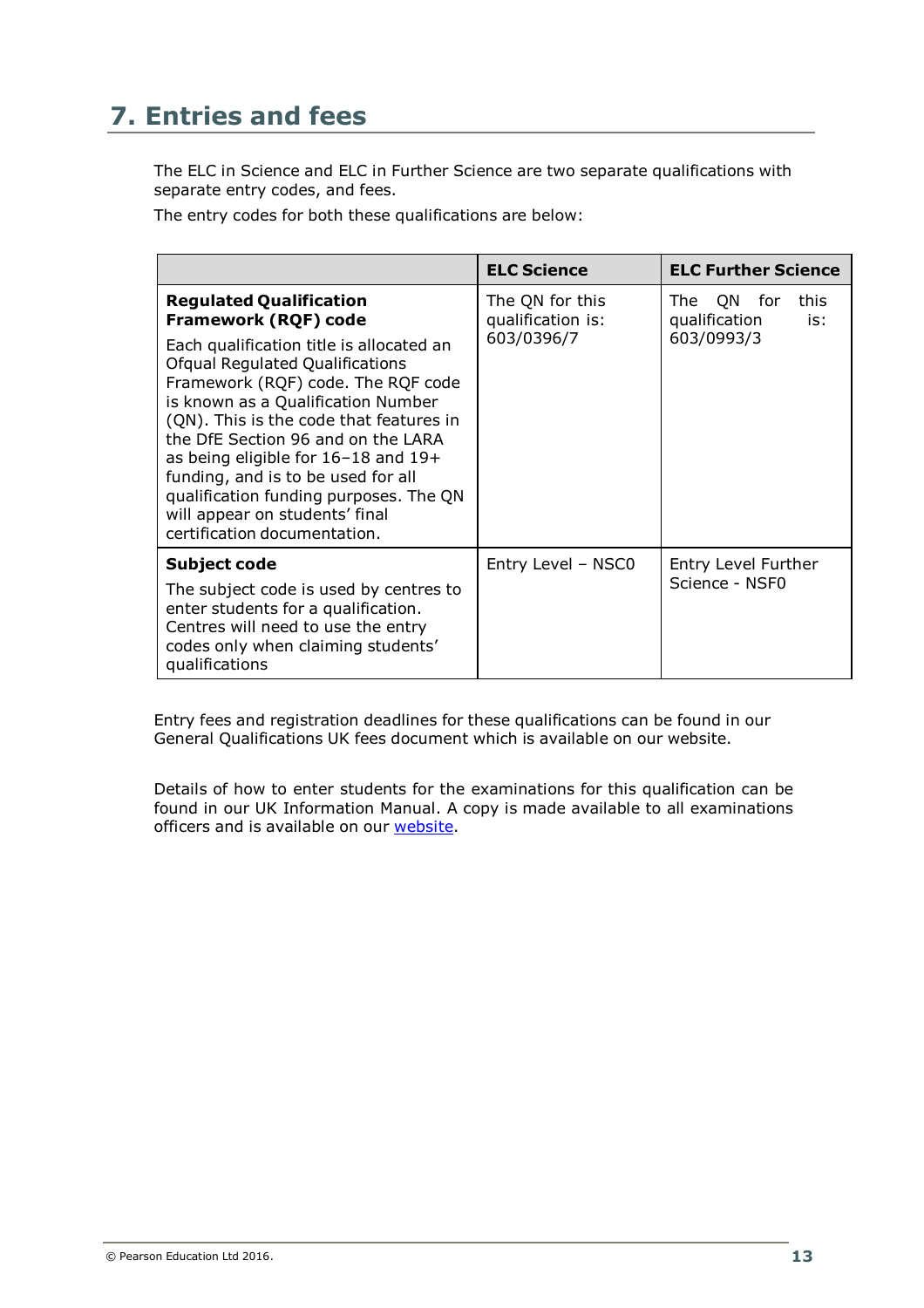# <span id="page-15-0"></span>**1. Who is Entry Level Certificate for?**

Entry Level Certificate is aimed at learners who are targeted a grade 1 or below at GCSE and are identified as requiring support to access GCSE Science. It can also be used as progression on to other Vocational level 1 and 2 qualifications

## **2. How is ELCassessed?**

Entry Level Certificate is assessed by 12 short tests (6 for Certificate in Science and 6 for Certificate in Further Science) which are sat in classroom conditions. The tests have been designed for students that are not yet ready for GCSE exams. Each test is 25 marks long and is not time restricted. The tests are marked by the class teachers and these marks are sent to Pearson Edexcel to award the qualification. Each unit is only assessed when the teacher feels the learners are ready. There is no requirement to submit evidence of practical work, practical skills will be assessed through practical based questions, please see 5.3 Assessing practical skills, page 9.

## **3. What are the benefits of ELC?**

The Entry Level Certificate allows students to gain confidence with the ideas that underpin GCSE Science. The smaller steps and shorter assessments allow students to see the progress they are making and to feel more engaged with the Science curriculum and motivated to succeed.

#### **4. When do I need to enter learners for the course?**

You will need to enter your learners on 21st February in the year of certification.

# **5. Can I enter students for ELC and GCSE at the same time?**

Yes you can enter students for both of these qualifications in the same year.

#### **6. How long is the ELC course?**

We understand that teaching time for Science varies across Schools, the Entry Level Certificate in Science is designed to be taught between 60 to 120 hours and Certificate in Further Science to be taught 60 to 120 hours.

#### **7. How can I fit Entry Level Certificate in with teaching Foundation Level Combined Science?**

There are a number of ways in which ELC can be taught in conjunction with Combined Science, please see section 3. Planning, on page 4. There are course planners also available on our [website](https://qualifications.pearson.com/en/qualifications/edexcel-entry-level-certificate/science-2016.coursematerials.html#filterQuery%3DPearson-UK%3ACategory%2FTeaching-and-learning-materials)

#### **8. Does it count on school KS4 performance tables?**

No, however a number of schools have reported that using ELC for lower attainers then moving them on to GCSE Foundation Tier has been successful in terms of engagement/motivation for learners and as a consequence achievement of a GCSE grade.

#### **9. Do students have to do both ELC science and Further Science?**

No these are two separate qualifications, learners could complete either or both.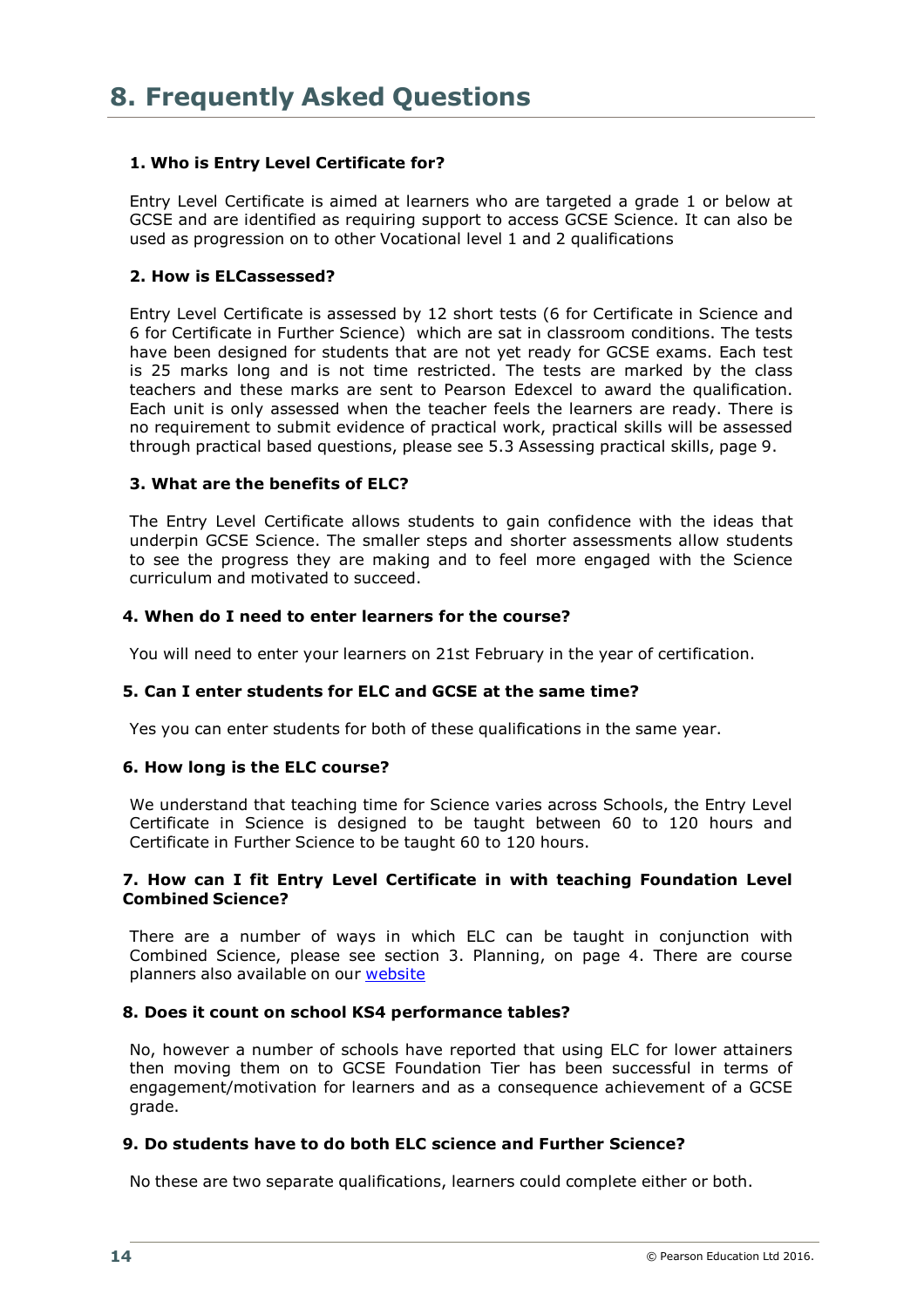# **10. When do I submit the marks for my learners?**

You will need to submit learner marks by May 15th of the year of certification.

## **11. Where are the worksheets mentioned in the SOW?**

Theses are part of the active teach digital package

## **12. Do students have to complete all six assessments for each entry level qualification?**

No, however, each assessment is worth 25 marks these are combined to give the total for each qualification out of 150 marks which then reflect a level achieved within. If candidates do not attempt an assessment they will score zero for that assessment, please see 6.1 marking and moderation on page 11 and 12 for more information.

## **13. Do students have to complete ELC Science before stating Further Science?**

No, different topics are covered in each qualification certificate in Science is aligned to those topics covered in Combined Science Foundation Tier paper 1 whereas ELC in Further Science is aligned to to those topics covered in Combined Science Foundation Tier paper 2

## **14. What GCSE grade are the ELC qualifications equivalent to?**

ELC is not equivalent to a GCSE grade as it is a qualification aimed those learners targeted below grade 1 GCSE. However it can be a useful segway qualification into GCSE Combined Science Foundation Tier.

#### **15. Do you have any paid for published resources for ELC Science and Further Science**

Our published [resources](https://qualifications.pearson.com/en/qualifications/edexcel-gcses/sciences-2016.resources.html?filterQuery=category%3APearson-UK%3APublisher%2FPearson) include the GCSE Combined Science Support edition which covers the ELC content as well as GCSE Combined Science Content up to Grade 3.